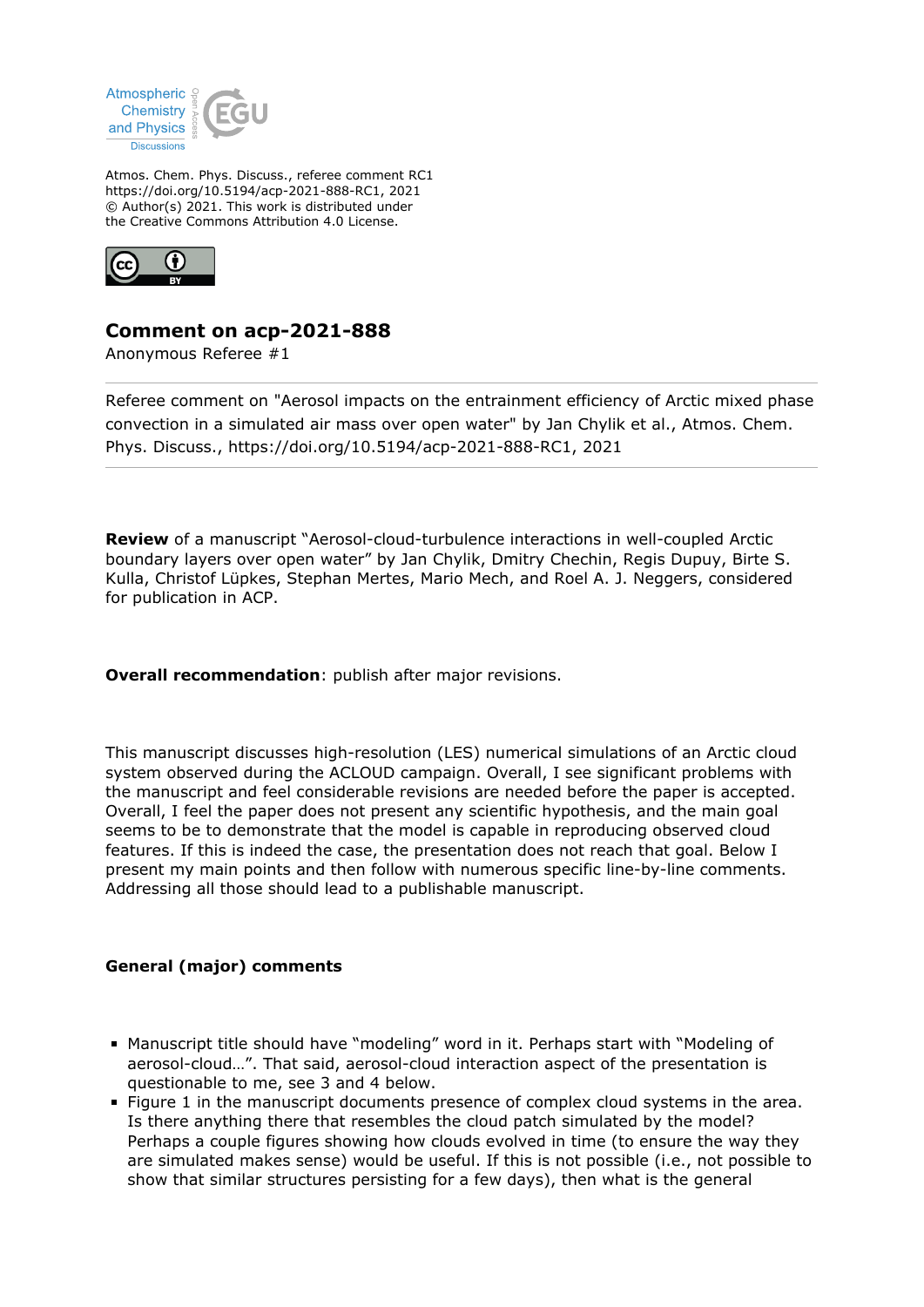motivation behind LES simulations? I understand that having a periodic relatively small LES domain imposes stringent limitations, but these must be at least mentioned when compared natural clouds and simulated virtual reality.

- I have serious doubts about the mixed-phased microphysical scheme used in the simulation. For warm rain, the scheme applies saturation adjustment. What are simulated and observed droplet concentrations? I assume there are some aircraft observations to consider for simulation validation. For ice, how important is the saturation adjustment that warm rain scheme uses? For instance, sizes of cloud droplets affect ice initiation. Are ice concentrations in general agreement with aircraft observations? Only mass of water and ice are shown in the paper. Also, satellite retrievals should be helpful here as well. Maybe even partitioning between liquid and ice can be obtained from the satellite. Overall, there are much better double-moment mixed-phased schemes available today (not to mention bin microphysics) that should allow more confident simulation of microphysical process. Limitations of the scheme applied in this study needs to be at least mentioned in the manuscript.
- Following 3 above, it is unclear how CCN and IN are prescribed and how they evolve in the simulation. This is important for specific results, see specific comments below.
- When thinking about the simulated case, I wonder to what extent presence of ice in the system is important. From the basic dynamics point of view, I think ice does not matter. Maybe it does for the radiative transfer, but this is not obvious. Such thinking might be along the lines of a hypothesis that modeling can address. That said, my intention is *not* to ask the authors to run a simulation without ice, but just to suggest something for a future investigation.
- I find the technical quality of the presentation relatively low. Some figures require adjustments to make them legible when included in the printed version. See specific examples below. Some statements in the text require revisions, again, see specific examples below. Overall, the conclusion section is relatively short and perhaps reflects on the rather "thin" outcome of this study, at least as discussed in the current version.

## **Specific minor comments**

- L. 48: "primitive equations" are typically referred to as the set of mesoscale hydrostatically-balanced equations. Please rephrase.
- L. 127: "...our main objective is to study interactions....". This does not seem a correct statement. Yes, there is a simulation, but the interactions are not studied. And I am not sure what would be needed to make this statement correct. Sensitivity simulations with different CCN and IN concentrations? Different ice initiation mechanisms? More convincing comparison with observations?
- **Figure 4. Because the distributions overlay, I think it would be better to plot** distributions in two panels. Also, is the information about solubility available (i.e., do all can serve as CCN?). Why such a large difference for aerosols above and below cloud layer? Large-scale advection (for above) and surface emission (for below)?
- L. 172. "upwind scheme". Really? I do not think so. If this is correct, then this is a serious problem.
- **Section 3.2. Is there any justification for specific parameter values selected for the** simulation? CCN and IN concentrations in particular. Is the way ice is initiated in the model justified?
- L. 238. I assume there is longwave radiative transfer as well. Please mention details.
- L. 251: "Radiation is interactive…" is an incorrect statement. I think this refers to the fact that all hydrometeors are seen by the radiation code. Perhaps some details would be need here.
- L. 256/257. "Continues nudging" and "Newtonian relaxation". Please use one term to avoid confusion. Also, such an approach dumps the perturbations, correct? Within the boundary layer, one can still relax the *mean* towards the observations (i.e., no dumping